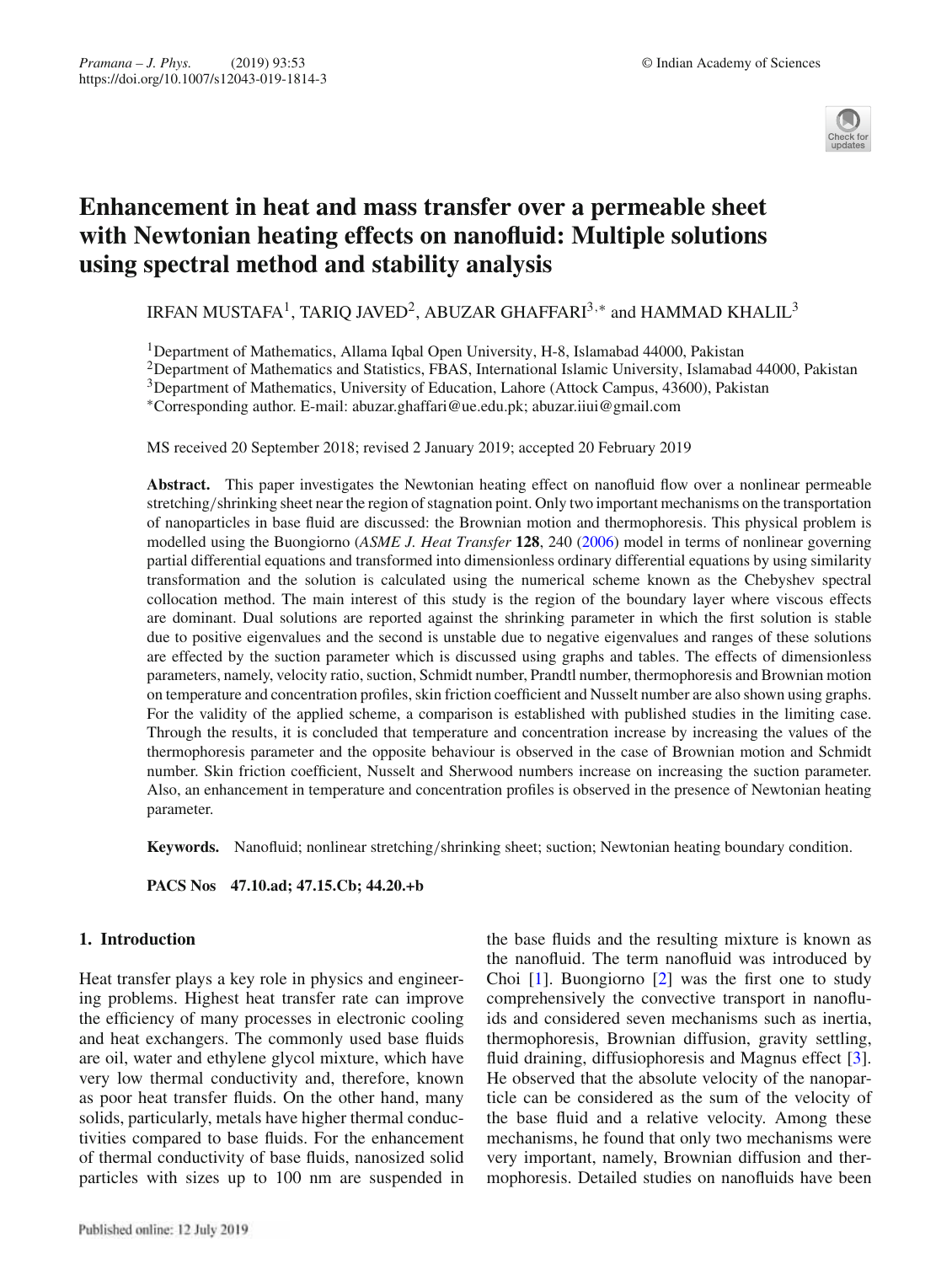done by Daungthongsuk and Wongwises [4] and Wang and Mujumdar [5,6]. Mustafa *et al* [7] investigated the boundary layer stagnation point flow of an incompressible nanofluid towards a stretching sheet. Kameswaran *et al* [8] computed the dual solutions of the stagnation point flow of a nanofluid towards a stretching surface. Bachok *et al* [9] investigated the boundary layer stagnation point flow of a nanofluid towards a stretching/shrinking sheet and calculated a dual solution up to a certain value of the velocity ratio parameter. Mansur *et al* [10] considered the stagnation point flow of a nanofluid towards a stretching/shrinking sheet and used Buongiorno's model. They found that the skin friction coefficient decreases due to the stretching of the sheet but increases by increasing the suction parameter. Pal *et al* [11] investigated the buoyancy effects on the stagnation point flow of nanofluids towards a stretching/shrinking sheet in a porous medium in the presence of internal heat generation/absorption. Abbas *et al* [12] considered the hydromagnetic stagnation point flow of a viscous fluid over a stretching/shrinking sheet in the presence of homogeneous/heterogeneous reactions with slip condition. Pal and Mandal [13] analysed buoyancy effects on the stagnation point flow of nanofluids towards a stretching/shrinking sheet in a porous medium by considering heat generation, viscous dissipation and radiation effects. Naramgari and Sulochana [14] investigated magnetohydrodynamics (MHD) effects on the boundary layer flow of nanofluid towards a permeable stretching/shrinking sheet with suction and injection. They found that nanoparticle concentration decreases and mass transfer rate increases due to the enhancement in Brownian motion and thermophoresis. Mustafa *et al* [15] considered three different magnetic nanoparticles in the study of stagnation point flow over a stretchable rotating disk in the presence of an external applied magnetic field. Nandy and Pop [16] investigated the two-dimensional MHD stagnation point flow of a nanofluid towards a shrinking sheet in the presence of thermal radiation. Studies on nanofluid flow towards a nonlinear stretching/shrinking sheet have been made by many researchers [17–29].

Boundary conditions play a vital role in material processing technologies and significantly modify the characteristics of manufactured products. In the above studies, two types of boundary conditions were considered, namely, prescribed surface heat flux (PHF) and prescribed surface temperature (PST). There is another type of boundary condition called Newtonian heating which is also known as conjugate convective flow [30] in which, heat is transported to the convective fluid passing through a boundary surface having finite heat capacity. Newtonian heating occurs in different engineering devices such as heat exchangers in which the conduction in the solid wall is affected by the convection in the fluid [31]. Salleh *et al* [32] studied the effect of Newtonian heating on the laminar boundary layer flow over a stretching sheet. They found numerical solutions to the problem of using the finite difference scheme along with two cases 'constant wall temperature (CWT)' and 'constant heat flux (CHF)'. Mohamed *et al* [33] investigated the boundary layer stagnation point flow of an incompressible fluid towards a stretching sheet with Newtonian heating. A number of studies with Newtonian and convective boundary conditions have been considered by many researchers [34–43].

The aim of this study is to investigate the effect of Newtonian heating on the stagnation point flow over a nonlinear permeable stretching/shrinking sheet in a nanofluid. The governing partial differential equations of this analysis are converted into nonlinear ordinary differential equations by using suitable similarity transformation and the solution is obtained numerically by using the spectral collocation method. The effects of pertinent parameters on temperature and concentration profiles, skin friction coefficient, local Nusselt number and local Sherwood number are discussed and shown graphically. The dual solutions are reported for specific values of suction parameter in a certain range of the velocity ratio parameter.

#### **2. Formulation of the flow problem**

A steady boundary layer flow in the region of the stagnation point of a viscous incompressible nanofluid towards a nonlinear stretching/shrinking horizontal permeable sheet is discussed. The sheet is stretched or shrunk nonlinearly along the *x*-axis, keeping *O* fixed as the stagnation point and the *y*-axis is perpendicular to the sheet as shown in figure 1. The nonlinear



Figure 1. Schematic diagram near the stagnation region.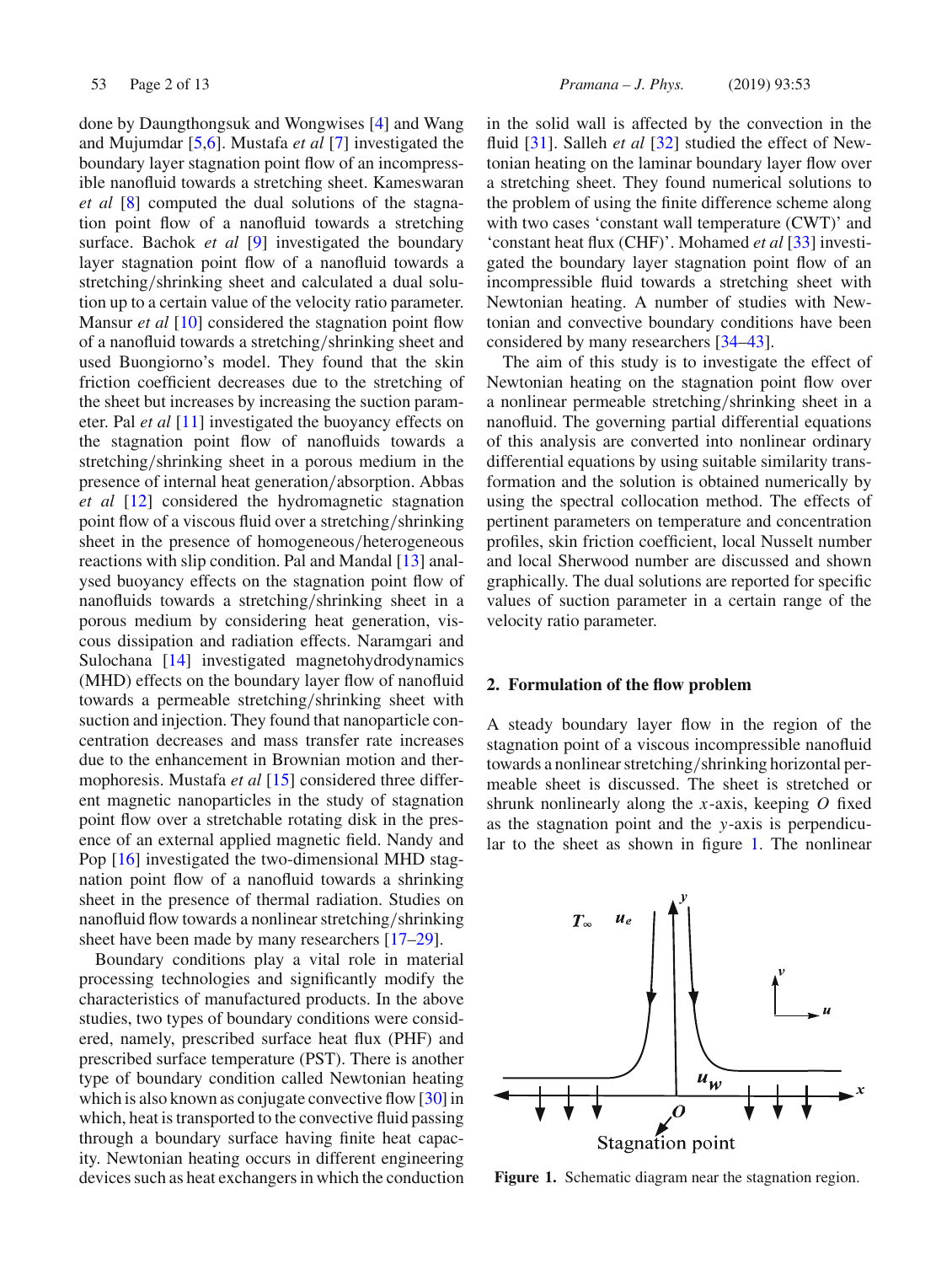stretching/shrinking velocity and the straining velocity in potential flow are assumed as  $u_w(x) = cx^m$  and  $u_e(x) = ax^m$ , respectively, where *a* is a positive constant and *c* is the constant in wall velocity, which is considered less than zero  $(c < 0)$  in the shrinking case and greater than zero  $(c > 0)$  in the stretching case. Using the mathematical model reported by Buongiorno [2], the governing equations of the problem under the boundary layer approximation can be written in the simplified form as (see Rana and Bhargava [18])

$$
\frac{\partial u}{\partial x} + \frac{\partial v}{\partial y} = 0,\tag{1}
$$

$$
u\frac{\partial u}{\partial x} + v\frac{\partial u}{\partial y} = u_e(x)\frac{du_e(x)}{dx} + v\frac{\partial^2 u}{\partial y^2},
$$
 (2)

$$
u\frac{\partial T}{\partial x} + v\frac{\partial T}{\partial y} = \alpha \frac{\partial^2 T}{\partial y^2} + \tau \left[ D_B \frac{\partial C}{\partial y} \frac{\partial T}{\partial y} + \frac{D_T}{T_{\infty}} \left( \frac{\partial T}{\partial y} \right)^2 \right],
$$
 (3)

$$
u\frac{\partial C}{\partial x} + v\frac{\partial C}{\partial y} = D_{\rm B}\frac{\partial^2 C}{\partial y^2} + \frac{D_{\rm T}}{T_{\infty}}\frac{\partial^2 T}{\partial y^2},\tag{4}
$$

with boundary conditions

$$
u = u_{w}(x) = cx^{m}, \quad v = v_{w}(x), \quad -k\frac{\partial T}{\partial y} = h_{s}T,
$$
  
\n
$$
C = C_{w} \quad \text{at} \quad y = 0,
$$
  
\n
$$
u = u_{e}(x) = ax^{m}, \quad T \to T_{\infty},
$$
  
\n
$$
C \to C_{\infty} \text{ as } y \to \infty.
$$
\n(5)

The components of velocity along and normal to the surface are  $u$  and  $v$ , respectively, and  $T$  is the temperature, *C* is the concentration of the nanoparticle, ν is the kinematic viscosity, α is the thermal diffusivity,  $\tau = (\rho c_p)_p / (\rho c_p)_f$ , where  $(\rho c_p)_p$  and  $(\rho c_p)_f$  are the heat capacity of the nanoparticle and base fluid,  $D_B$ and  $D_T$  are the Brownian and thermophoretic diffusion coefficients,  $T_{\infty}$  is the ambient temperature of the fluid,  $v_w$  is the suction/injection velocity at the wall along the *y*-axis which exhibits suction when  $v_w < 0$  or injection when  $v_w > 0$ ,  $h_s$  is the heat transfer coefficient,  $m \neq 1$ is a nonlinear parameter,  $C_w$  and  $C_\infty$  are the nanoparticle concentrations at the wall and far away from the wall. Now, introduce the following similarity transformation (see Rana and Bhargava [18]), which converts the governing partial differential equations into ordinary differential equations:

$$
u = ax^{m} f'(\eta),
$$
  
\n
$$
v = -\sqrt{\frac{av(m+1)}{2}} x^{(m-1)/2} \left[ f(\eta) + \frac{m-1}{m+1} \eta f'(\eta) \right],
$$
  
\n
$$
\eta = y \sqrt{\frac{a(m+1)}{2\nu}} x^{(m-1)/2},
$$
  
\n
$$
\theta = \frac{T - T_{\infty}}{T_{\infty}}, \quad \varphi = \frac{C - C_{\infty}}{C_{\infty} - C_{\infty}}.
$$
  
\n(6)

The differentiation with respect to  $\eta$  is denoted by prime. For similarity solution of the governing equations, a suction or injection velocity  $v_w$  is assumed as (see Zaimi *et al* [19])

$$
v_{\rm w}=-\sqrt{\frac{a\nu(m+1)}{2}}x^{(m-1)/2}\gamma,
$$

where  $\gamma$  is a constant which stands for suction when  $\gamma$ is greater than zero, i.e. ( $\gamma > 0$ ) and injection when  $\gamma$ is less than zero, i.e. ( $\gamma < 0$ ). Using similarity transformation (6) into eqs  $(2)$ – $(4)$ , the dimensionless form of the ordinary differential equations are obtained as

$$
f''' + ff'' + \frac{2m}{m+1}(1 - f'^2) = 0,\t(7)
$$

$$
\theta'' + \Pr(f\theta' + Nb\,\theta'\varphi' + Nt\theta'^2) = 0,\tag{8}
$$

$$
\varphi'' + \text{Sc} f \varphi' + \frac{Nt}{Nb} \theta'' = 0. \tag{9}
$$

Boundary conditions (5) reduce to

$$
f(0) = \gamma, \quad f'(0) = \frac{c}{a},
$$
  
\n
$$
\theta'(0) = -\gamma_s (1 + \theta(0)), \quad \varphi(0) = 1,
$$
  
\n
$$
f'(\infty) = 1, \quad \theta(\infty) = 0, \quad \varphi(\infty) = 0,
$$
 (10)

where the Prandtl number  $Pr = v/\alpha$ , Schmidt number  $Sc = v/D<sub>B</sub>$ , Brownian and thermophoresis parameters are  $Nb = \tau D_B(C_w - C_\infty)/v$  and  $Nt = \tau D_T/v$  respectively, the conjugate parameter for Newtonian heating is  $\gamma_s = h_s \sqrt{\frac{2v}{a(m+1)x^{(1-m)/2}}}$  and the ratio of the constant of the stretching/shrinking velocity with the straining velocity is *c*/*a* which corresponds to stretching when  $c/a > 0$  and shrinking when  $c/a < 0$ . The relations of the skin friction coefficient, local Nusselt and Sherwood numbers are shown as

$$
C_f = \frac{\tau_w}{\rho u_e^2}, \quad Nu_x = \frac{xq_w}{k(T_w - T_\infty)},
$$

$$
Sh_x = \frac{xq_m}{D_B(C_w - C_\infty)},
$$
(11)

where  $\tau_w$  is the shear stress at the wall,  $q_w$  and  $q_m$  are the heat and mass fluxes from the wall, respectively, which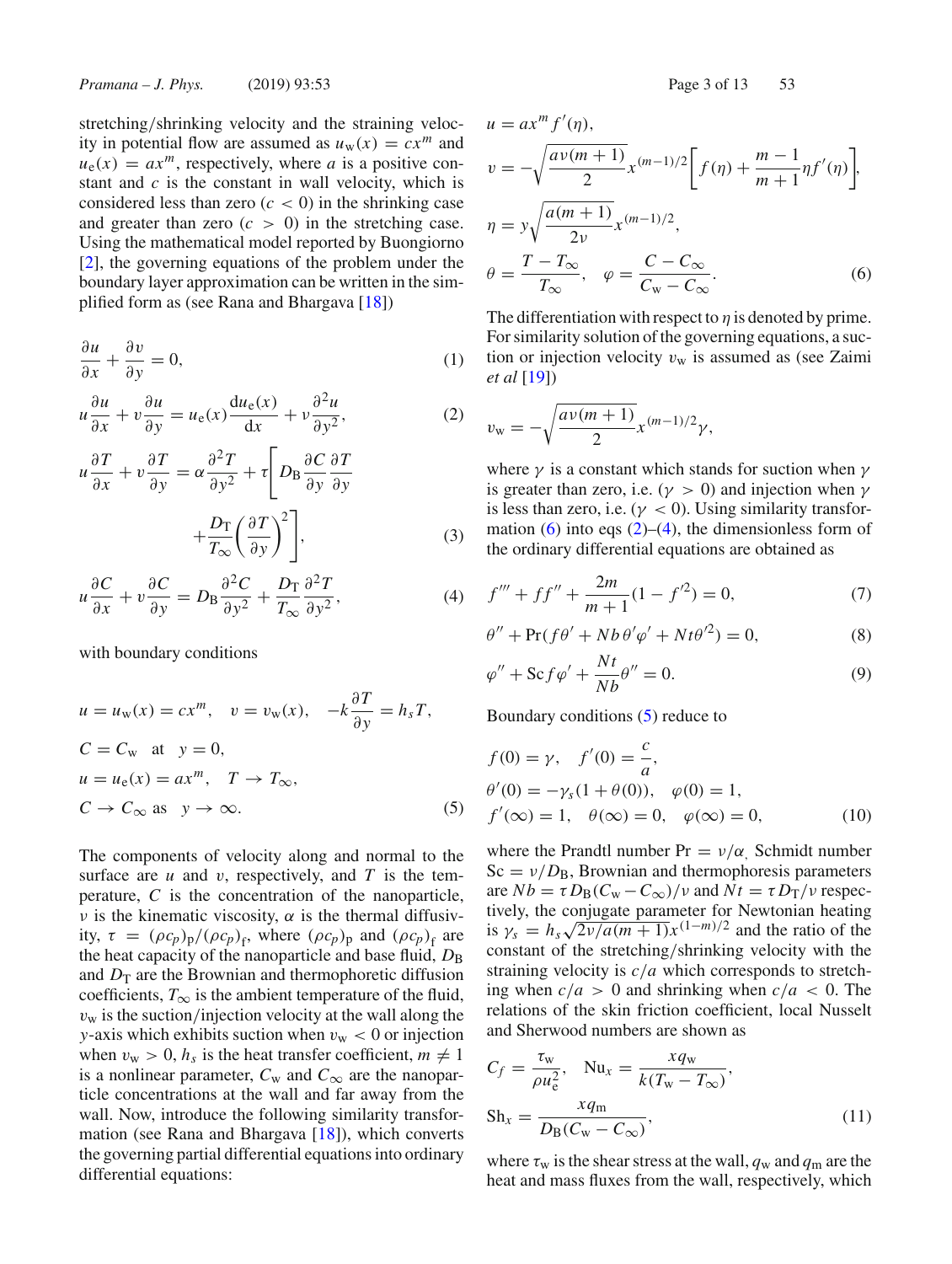are written as

$$
\tau_{\rm w} = \mu \left( \frac{\partial u}{\partial y} \right)_{y=0}, \quad q_{\rm w} = -k \left( \frac{\partial T}{\partial y} \right)_{y=0},
$$

$$
q_{\rm m} = -D_{\rm B} \left( \frac{\partial C}{\partial y} \right)_{y=0}.
$$
(12)

Substituting eq.  $(12)$  into eq.  $(11)$ , the skin friction coefficient, local Nusselt number and local Sherwood number take the new form as follows:

$$
C_f \text{Re}_x^{1/2} = \sqrt{\frac{m+1}{2}} f''(0),
$$
  
\n
$$
\text{Nu}_x \text{Re}_x^{-1/2} = -\sqrt{\frac{m+1}{2}} \frac{\theta'(0)}{\theta(0)},
$$
  
\n
$$
\text{Sh}_x \text{Re}_x^{-1/2} = -\sqrt{\frac{m+1}{2}} \varphi'(0).
$$

## **3. Flow stability**

In the present study, dual solutions are found against the velocity ratio parameter, namely, *c*/*a* for the shrinking sheet case. In these solutions, one solution is physically realisable, i.e. stable and second solution is unstable. To check which solution is physically realisable, Weidman *et al* [44], Najib *et al* [45], Rosca and Pop [46], Postelnicu and Pop [47], Awaludin *et al* [48], Ismail *et al* [49] and Fauzi *et al* [50] performed stability analysis. Before examining the analysis first, the governing eqs  $(2)$ – $(4)$ are converted into an unsteady problem by introducing the time variable in dimensionless form as  $\tau = ax^{m-1}t$ and the dimensionless functions  $f(\eta)$ ,  $\theta(\eta)$  and  $\varphi(\eta)$ are replaced by  $f(\eta, \tau), \theta(\eta, \tau)$  and  $\varphi(\eta, \tau)$ . The resulting governing equations for the unsteady flow are given as

$$
\frac{\partial u}{\partial t} + u \frac{\partial u}{\partial x} + v \frac{\partial u}{\partial y} = u_{e}(x) \frac{du_{e}(x)}{dx} + v \frac{\partial^{2} u}{\partial y^{2}},
$$
(13)

$$
\frac{\partial T}{\partial t} + u \frac{\partial T}{\partial x} + v \frac{\partial T}{\partial y} = \alpha \frac{\partial^2 T}{\partial y^2} + \tau \left[ D_B \frac{\partial C}{\partial y} \frac{\partial T}{\partial y} + \frac{D_T}{T_{\infty}} \left( \frac{\partial T}{\partial y} \right)^2 \right],
$$
(14)

$$
\frac{\partial C}{\partial t} + u \frac{\partial C}{\partial x} + v \frac{\partial C}{\partial y} = D_{\text{B}} \frac{\partial^2 C}{\partial y^2} + \frac{D_{\text{T}}}{T_{\infty}} \frac{\partial^2 T}{\partial y^2}.
$$
 (15)

Using the time variable, the similarity transformation given in eq. (6) takes a new form and is written as

53 Page 4 of 13 *Pramana – J. Phys.* (2019) 93:53

$$
u = ax^{m} \frac{\partial f}{\partial \eta}
$$
  
\n
$$
v = -\sqrt{\frac{av(m+1)}{2}} \left[ f + \frac{m-1}{m+1} \eta \frac{\partial f}{\partial \eta} \right] x^{(m-1)/2},
$$
  
\n
$$
\eta = y \sqrt{\frac{a(m+1)}{2\nu}} x^{(m-1)/2},
$$
  
\n
$$
\theta = \frac{T - T_{\infty}}{T_{\infty}}, \quad \varphi = \frac{C - C_{\infty}}{C_{\infty} - C_{\infty}}, \quad \tau = ax^{m-1}t. \quad (16)
$$

Governing eqs  $(13)$ – $(15)$  are written in the dimensionless form after using the transformation given in eq. (16), and we have

$$
\frac{\partial^3 f}{\partial \eta^3} + f \frac{\partial^2 f}{\partial \eta^2} + \frac{2m}{m+1} \left( 1 - \left( \frac{\partial f}{\partial \eta} \right)^2 \right)
$$

$$
- \frac{2}{m+1} \frac{\partial^2 f}{\partial \eta \partial \tau} \left( 1 + (m-1) \tau \frac{\partial f}{\partial \eta} \right) = 0, \qquad (17)
$$

$$
\frac{\partial^2 \theta}{\partial \eta^2} + \Pr \left( f \frac{\partial \theta}{\partial \eta} + Nb \frac{\partial \theta}{\partial \eta} \frac{\partial \varphi}{\partial \eta} + Nt \left( \frac{\partial \theta}{\partial \eta} \right)^2 \right)
$$

$$
- \frac{2 \Pr}{m+1} \frac{\partial \theta}{\partial \tau} \left( 1 + (m-1) \tau \frac{\partial f}{\partial \eta} \right) = 0, \qquad (18)
$$

$$
\frac{\partial^2 \varphi}{\partial \eta^2} + \text{Sc} f \frac{\partial \varphi}{\partial \eta} - \frac{2\text{Sc}}{m+1} \frac{\partial \varphi}{\partial \tau} \left( 1 + (m-1)\tau \frac{\partial f}{\partial \eta} \right) + \frac{Nt}{Nb} \frac{\partial^2 \theta}{\partial \eta^2} = 0.
$$
 (19)

The boundary condition given in eq. (5) takes the following form:

$$
f(0, \tau) = \gamma, \quad \frac{\partial f}{\partial \eta}(0, \tau) = \frac{c}{a},
$$
  

$$
\frac{\partial \theta}{\partial \eta}(0, \tau) = -\gamma_s(1 + \theta(0, \tau)),
$$
  

$$
\varphi(0, \tau) = 1, \quad \frac{\partial f}{\partial \eta}(\infty, \tau) = 1,
$$
  

$$
\theta(\infty, \tau) = 0, \quad \varphi(\infty, \tau) = 0.
$$
 (20)

To perform the stability analysis for the solution  $f =$  $f_0(\eta)$ ,  $\theta = \theta_0(\eta)$  and  $\varphi = \varphi_0(\eta)$  which represents the steady solution and satisfying the BVP given in eqs (7)– (9), we write the functions  $f(\eta, \tau)$ ,  $\theta(\eta, \tau)$  and  $\varphi(\eta, \tau)$ in the following form (see Weidman *et al* [44], Najib *et al* [45] and Rosca and Pop [46]):

$$
f(\eta, \tau) = f_0(\eta) + e^{-\gamma \tau} F(\eta, \tau),
$$
  
\n
$$
\theta(\eta, \tau) = \theta_0(\eta) + e^{-\gamma \tau} H(\eta, \tau),
$$
  
\n
$$
\varphi(\eta, \tau) = \varphi_0(\eta) + e^{-\gamma \tau} P(\eta, \tau).
$$
\n(21)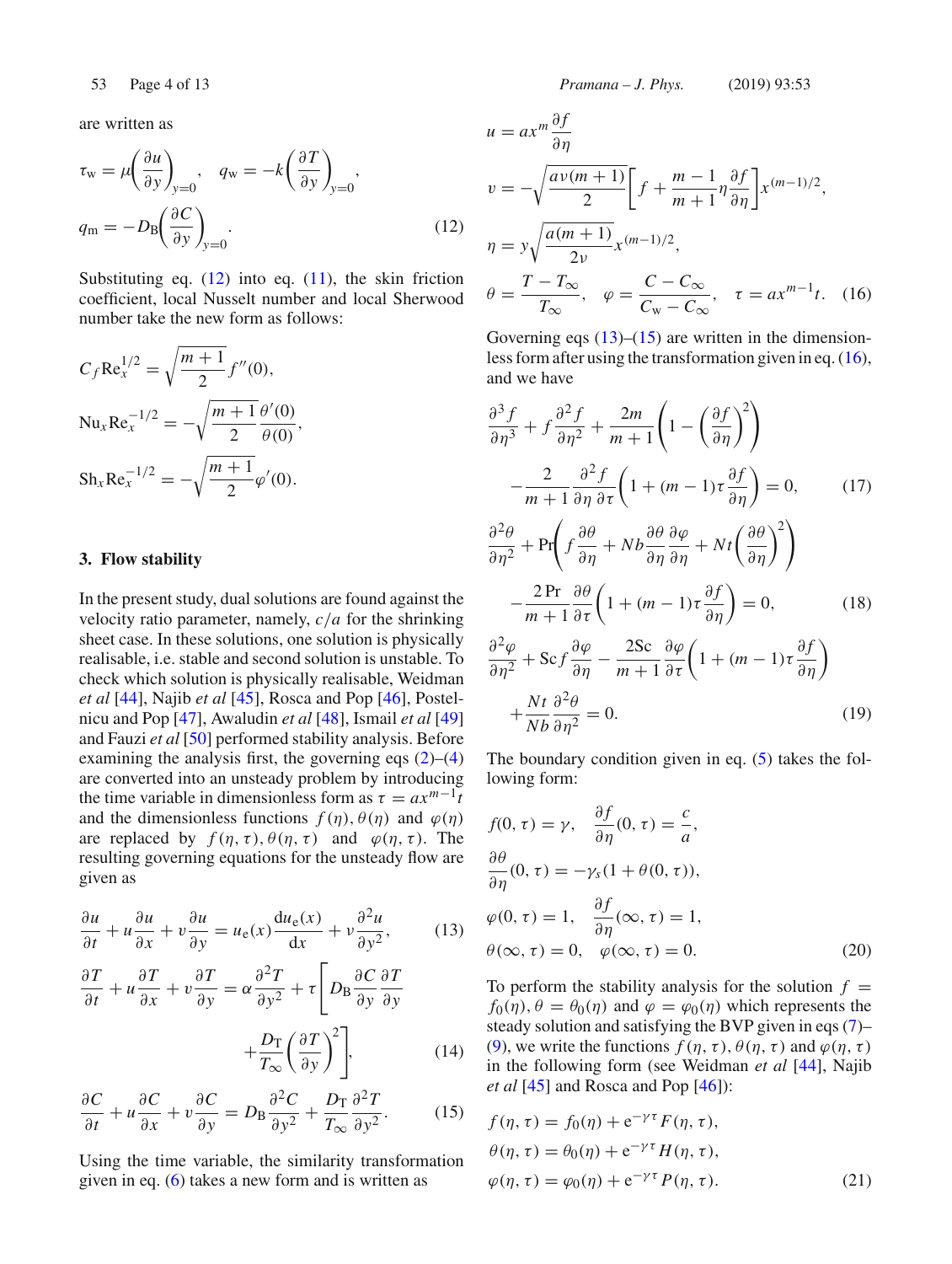In eq. (21), the functions  $f(\eta, \tau)$ ,  $\theta(\eta, \tau)$  and  $\varphi(\eta, \tau)$ are small, relative to  $f_0(\eta)$ ,  $\theta_0(\eta)$  and  $\varphi_0(\eta)$  and  $\gamma$  is an unknown eigenvalue. On substituting eq. (21) into eqs  $(17)$ – $(19)$ , the following linearised problems are obtained:

$$
\frac{\partial^3 F}{\partial \eta^3} + f_0 \frac{\partial^2 F}{\partial \eta^2} + f_0'' F
$$
  
+ 
$$
\frac{2}{m+1} \frac{\partial F}{\partial \eta} \Big[ \big( 1 + (m-1) \tau f_0' \big) \gamma - 2m f_0' \Big]
$$
  
- 
$$
\frac{2}{m+1} \frac{\partial^2 F}{\partial \eta \partial \tau} \big( 1 + (m-1) \tau f_0' \big) = 0,
$$
 (22)  

$$
2^2 H \Big[ \Gamma \Big] = 2H
$$

$$
\frac{\partial^2 H}{\partial \eta^2} + \Pr\bigg[ f_0 \frac{\partial H}{\partial \eta} + F \theta'_0 + Nb \bigg( \theta'_0 \frac{\partial P}{\partial \eta} + \varphi'_0 \frac{\partial H}{\partial \eta} \bigg) + Nt \bigg( 2\theta'_0 \frac{\partial H}{\partial \eta} \bigg) \bigg] + \frac{2 \Pr}{m+1} (1 + (m-1)\tau f'_0) \gamma H - \frac{2 \Pr}{m+1} (1 + (m-1)\tau f'_0) \frac{\partial H}{\partial \tau} = 0, \tag{23}
$$

$$
\frac{\partial^2 P}{\partial \eta^2} + \text{Sc} \bigg( f_0 \frac{\partial P}{\partial \eta} + F \varphi'_0 \bigg)
$$

$$
+ \frac{2 \text{Sc}}{m+1} (1 + (m-1)\tau f'_0) \gamma P
$$

$$
+\frac{1}{m+1}(1+(m-1)\tau f_0)\gamma P
$$
  

$$
-\frac{2Sc}{m+1}(1+(m-1)\tau f_0')\frac{\partial P}{\partial \tau} + \frac{Nt}{Nb}\frac{\partial^2 H}{\partial \eta^2} = 0
$$
 (24)

subject to the boundary conditions

$$
F(0, \tau) = 0, \quad \frac{\partial F}{\partial \eta}(0, \tau) = 0,
$$
  
\n
$$
\frac{\partial H}{\partial \eta}(0, \tau) = -\gamma_s H(0, \tau), \quad P(0, \tau) = 0,
$$
  
\n
$$
\frac{\partial F}{\partial \eta}(\infty, \tau) = 0, \quad H(\infty, \tau) = 0, \quad P(\infty, \tau) = 0.
$$
  
\n(25)

For the stability of the solutions, i.e.  $f_0(\eta)$ ,  $\theta_0(\eta)$  and  $\varphi_0(\eta)$  of the steady boundary value problem given in eqs  $(7)$ – $(9)$ , subject to the boundary conditions given in eq. (10), put  $\tau = 0$  suggested by Weidman *et al* [44] and the solutions given in eqs  $(22)$ – $(24)$ , i.e.  $F =$  $F_0(\eta)$ ,  $H = H_0(\eta)$  and  $P = P_0(\eta)$  cause the initial growth or decay of the solution given in eq.  $(21)$ :

$$
F_0''' + f_0 F_0'' + f_0'' F_0 + \frac{2}{m+1} \left[ \gamma - 2m f_0' \right] F_0' = 0,
$$
\n(26)

$$
H_0'' + \Pr[f_0 H_0' + F_0 \theta_0' + Nb(\theta_0' P_0' + \varphi_0' H_0') + Nt(2\theta_0' H_0')]
$$
  
+ 
$$
\frac{2 \Pr}{m+1} \gamma H_0 = 0,
$$
 (27)  

$$
P_0'' + \text{Sc}(f_0 P_0' + F_0 \varphi_0') + \frac{2 \text{Sc}}{m+1} \gamma P_0 + \frac{Nt}{Nb} H_0'' = 0,
$$

(28) and the boundary conditions given in eq.  $(25)$  take the

following form:  $F_0(0) = 0, F'_0(0) = 0,$ 

$$
H'_0(0) = -\gamma_s H_0(0), \ P_0(0) = 0,
$$
  

$$
F'_0(\infty) = 0, \ H_0(\infty) = 0, \ P_0(\infty) = 0.
$$
 (29)

To solve an eigenvalue problem given in eqs (26)–(28) subject to the boundary condition given in eq.  $(29)$ , an infinite set of eigenvalues  $\gamma_1 < \gamma_2 < \gamma_3 \cdots$  are obtained by adding an extra boundary condition  $F_0''(0) = 1$ according to the study of Harris *et al* [51]. The smallest negative eigenvalue corresponds to the unstable solution due to initial growth or disturbance in the solution and the smallest positive eigenvalue corresponds to the stable solution due to the initial decay in the solution according to Fauzi *et al* [50] and Harris *et al* [51].

# **4. Numerical solution**

To obtain the numerical solution of the nonlinear ordinary differential equations given in eqs  $(7)-(9)$  with respect to the boundary conditions given in eq. (10), a numerical scheme, known as the spectral collocation scheme, is applied. In this scheme, the unknown  $f(\xi), \theta(\xi)$  and  $\varphi(\xi)$  are expressed in terms of the truncated series of  $N + 1$  basis functions  $T_n$ , and we get

$$
f(\xi) \approx f_N(\xi) = \sum_{n=0}^{N} a_n(\xi) T_n(\xi),
$$
 (30)

$$
\theta(\xi) \approx \theta_N(\xi) = \sum_{n=0}^{N} b_n(\xi) T_n(\xi), \qquad (31)
$$

$$
\varphi(\xi) \approx \varphi_N(\xi) = \sum_{n=0}^N c_n(\xi) T_n(\xi). \tag{32}
$$

The Chebyshev polynomials of degree *n* which is defined in the interval form  $[-1, 1]$  are considered as the basis functions (see Boyd [52]):

$$
T_n(\xi) = \cos(n \cos^{-1} \xi).
$$

The  $N + 1$  unknowns  $a_n$ ,  $b_n$  and  $c_n$  are determined to get the solution. The physical domain is truncated from [0,  $\eta_{\infty}$ ] to [-1, 1] using the following transformation: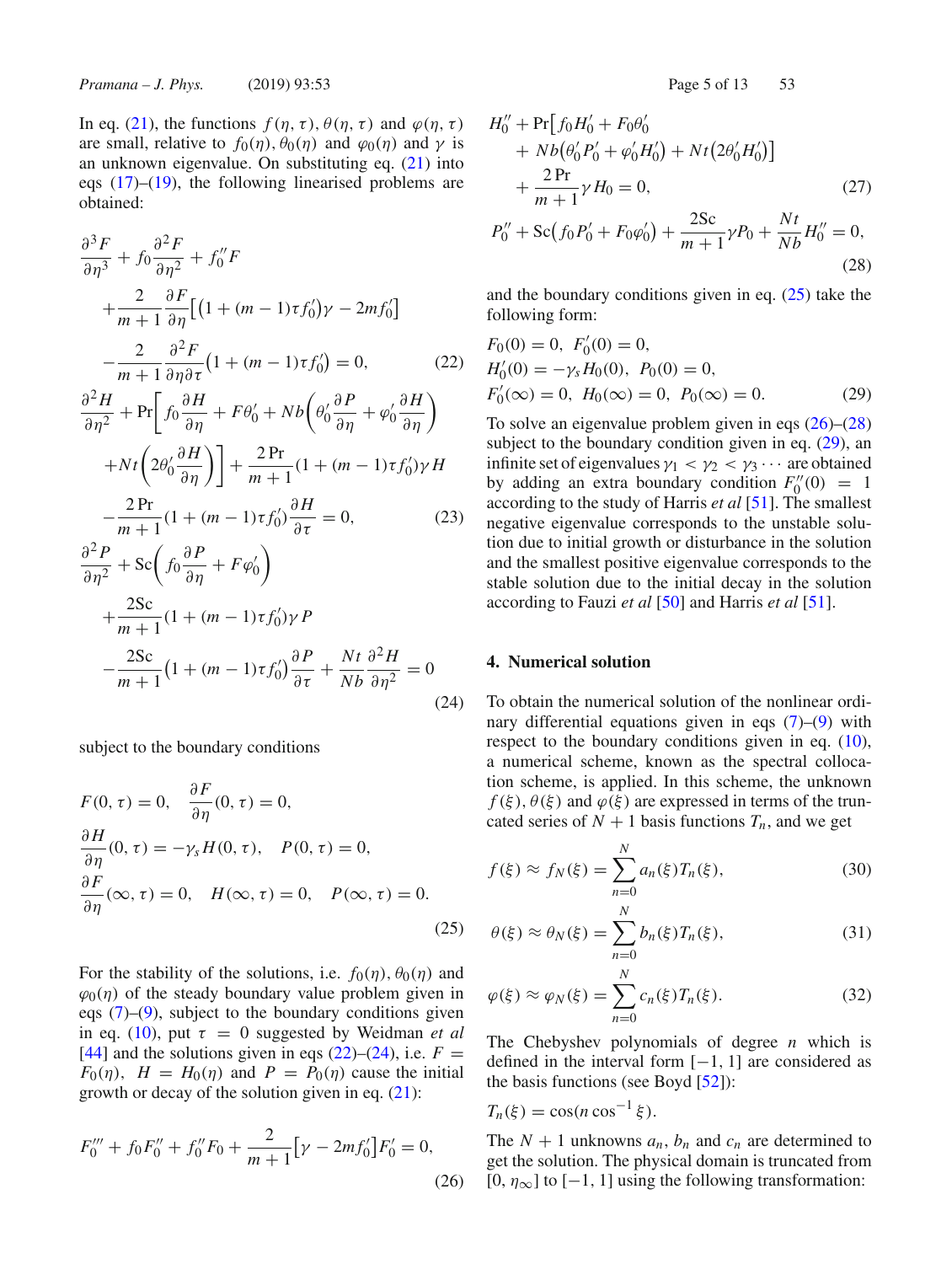$$
\xi = 2\frac{\eta}{\eta_{\infty}} - 1,\tag{33}
$$

where  $\eta_{\infty}$  is the physical infinity at the edge of the boundary layer. By using the above-mentioned transformation in eq.  $(33)$ , eqs  $(7)-(9)$  are converted into a new form as

$$
8\frac{d^3 f}{d\xi^3} + 4\eta_\infty f \frac{d^2 f}{d\xi^2} + \frac{2m}{m+1} \left(\eta_\infty^3 - 4\eta_\infty \left(\frac{df}{d\xi}\right)^2\right) = 0,
$$
 (34)

$$
\frac{4}{\text{Pr}} \frac{\text{d}^2 \theta}{\text{d}\xi^2} + 2\eta_{\infty} f \frac{\text{d}\theta}{\text{d}\xi} + 4Nb \frac{\text{d}\theta}{\text{d}\xi} \frac{\text{d}\varphi}{\text{d}\xi} + 4Nt \left(\frac{\text{d}\theta}{\text{d}\xi}\right)^2 = 0,\tag{35}
$$

$$
4\frac{\mathrm{d}^2\varphi}{\mathrm{d}\xi^2} + 2\mathrm{Sc}\eta_{\infty}f\frac{\mathrm{d}\varphi}{\mathrm{d}\xi} + 4\frac{Nt}{Nb}\frac{\mathrm{d}^2\theta}{\mathrm{d}\xi^2} = 0\tag{36}
$$

with boundary conditions eq. (10) becomes

$$
f(-1) = \gamma, \quad \frac{df(-1)}{d\xi} = \frac{c\eta_{\infty}}{2a}, \n\frac{d\theta(-1)}{d\xi} = -\frac{\gamma_s \eta_{\infty}}{2} (1 + \theta(-1)), \n\varphi(-1) = 1, \quad \frac{df(1)}{d\xi} = \frac{\eta_{\infty}}{2}, \n\theta(1) = 0, \quad \varphi(1) = 0.
$$
\n(37)

After substituting the truncating series form solutions (30)–(32) into eqs (34)–(36), the non-zero residues  $R_1$ , *R*<sup>2</sup> and *R*<sup>3</sup> are obtained as

$$
R_1 = \frac{8}{(1 - \xi^2)^{5/2}} \sum_{n=0}^{N} n a_n
$$
  
\n
$$
\times \left( -3n\xi\sqrt{1 - \xi^2} \cos(n \cos^{-1} \xi) + \sin(n \cos^{-1} \xi) - n^2 \sin(n \cos^{-1} \xi) + 2\xi^2 \sin(n \cos^{-1} \xi) + n^2\xi^2 \sin(n \cos^{-1} \xi) + \frac{2m}{1 + m} \left( \eta_{\infty}^3 - 4\eta_{\infty} \left( \sum_{n=0}^{N} \frac{n a_n \sin(n \cos^{-1} \xi)}{\sqrt{1 - \xi^2}} \right)^2 \right) \right)
$$
  
\n
$$
+ 4 \frac{\eta_{\infty}}{(1 - \xi^2)} \sum_{n=0}^{N} a_n \cos(n \cos^{-1} \xi) \sum_{n=0}^{N} n a_n
$$
  
\n
$$
\times \left( -n \cos(n \cos^{-1} \xi) + \xi \frac{\sin(n \cos^{-1} \xi)}{\sqrt{1 - \xi^2}} \right), \quad (38)
$$

53 Page 6 of 13 *Pramana – J. Phys.* (2019) 93:53

$$
R_{2} = \left(2\eta_{\infty} \sum_{n=0}^{N} a_{n} \cos(n \cos^{-1} \xi) +4Nb \sum_{n=0}^{N} \frac{nc_{n} \sin(n \cos^{-1} \xi)}{\sqrt{1-\xi^{2}}} \right)
$$
  
\n
$$
\times \sum_{n=0}^{N} \frac{nb_{n} \sin(n \cos^{-1} \xi)}{\sqrt{1-\xi^{2}}} +4Nt \left( \sum_{n=0}^{N} \frac{nb_{n} \sin(n \cos^{-1} \xi)}{\sqrt{1-\xi^{2}}} \right)^{2} +\frac{4}{\text{Pr}} \frac{1}{(1-\xi^{2})} \sum_{n=0}^{N} nb_{n}
$$
  
\n
$$
\times \left( -n \cos(n \cos^{-1} \xi) + \xi \frac{\sin(n \cos^{-1} \xi)}{\sqrt{1-\xi^{2}}} \right), \quad (39)
$$
  
\n
$$
R_{3} = 2Sc \sum_{n=0}^{N} a_{n} \cos(n \cos^{-1} \xi) \sum_{n=0}^{N} \frac{nc_{n} \sin(n \cos^{-1} \xi)}{\sqrt{1-\xi^{2}}} +4 \frac{Nt}{Nb} \frac{1}{(1-\xi^{2})} \sum_{n=0}^{N} nb_{n}
$$
  
\n
$$
\times \left( -n \cos(n \cos^{-1} \xi) + \xi \frac{\sin(n \cos^{-1} \xi)}{\sqrt{1-\xi^{2}}} \right)
$$
  
\n
$$
+4 \frac{1}{(1-\xi^{2})} \sum_{n=0}^{N} nc_{n}
$$
  
\n
$$
\times \left( -n \cos(n \cos^{-1} \xi) + \xi \frac{\sin(n \cos^{-1} \xi)}{\sqrt{1-\xi^{2}}} \right).
$$
  
\n(40)

The problem is to find the unknown coefficients  $a_n$ ,  $b_n$ and  $c_n$  such that the residues are minimised throughout the domain of the solution. The unknown coefficients *an*,  $b_n$  and  $c_n$  are chosen such that the residues are minimised in the problem domain. In this study, the collocation scheme is used at the set of  $N + 1$  collocation point which is known as the Gauss–Lobatto collocation point (see Canuto *et al* [53], Javed and Mustafa [54]) and the residues  $R_1$ ,  $R_2$  and  $R_3$  become exactly equal to zero. Newton's iteration method (see Jaluria [55]) is used to achieve three systems of  $N + 1$  linear algebraic equations. For  $N = 54$  the grid independent is achieved for all parameters involved in this study.

#### **5. Results and discussion**

The numerical technique known as the Chebyshev spectral collocation point method is used to solve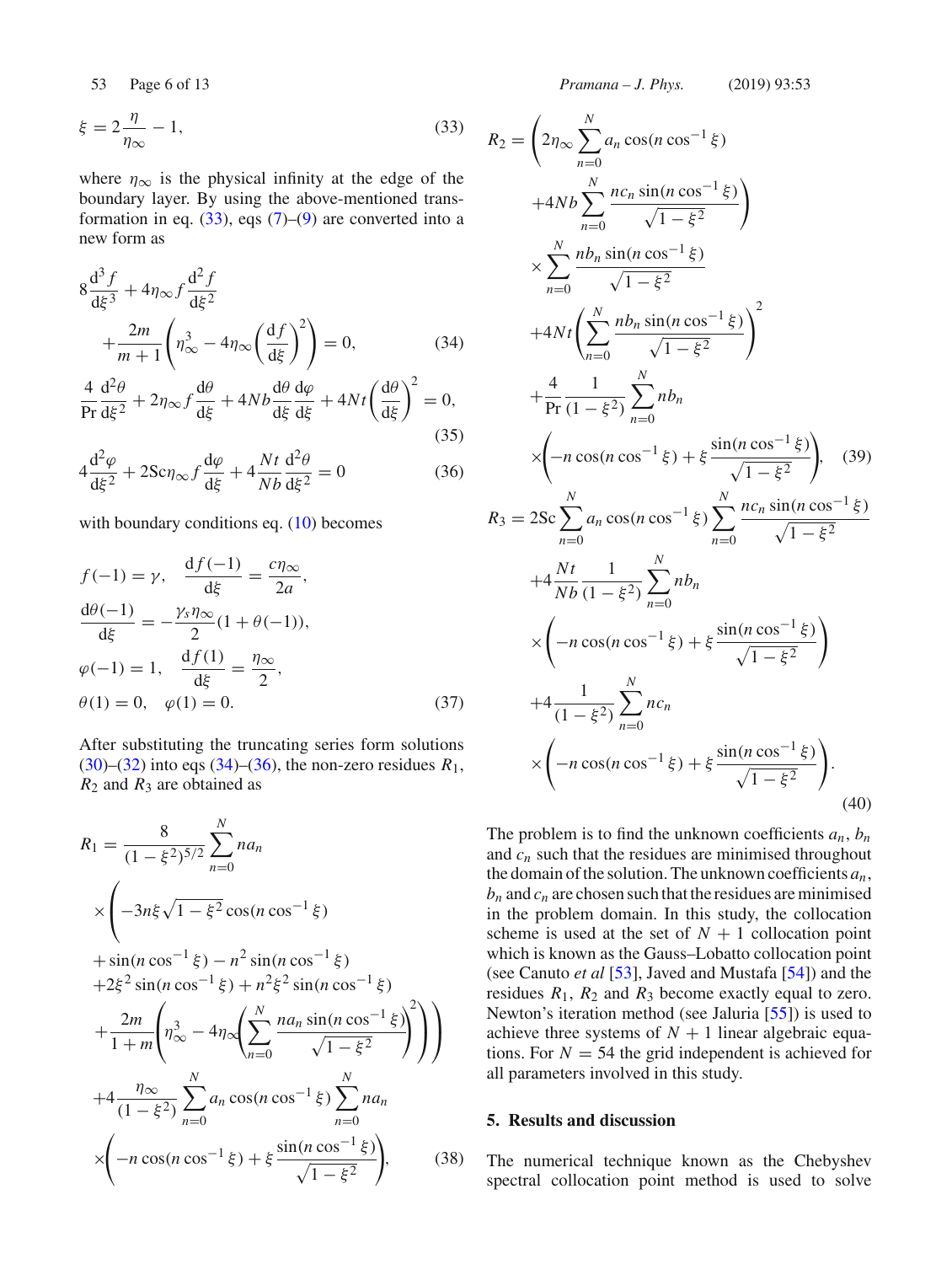**Table 1.** Numerical results of  $f''(0)$  for some values of  $c/a$ with  $m = 1$  and  $\gamma = 0$ .

| c/a       | Wang $[56]$ | Bachok et al [9] | Present     |
|-----------|-------------|------------------|-------------|
| 2         | $-1.88731$  | $-1.887307$      | $-1.887307$ |
| 1         | 0           | $\left( \right)$ |             |
| 0.5       | 0.71330     | 0.713295         | 0.713295    |
| 0         | 1.232588    | 1.232588         | 1.232588    |
| $-0.5$    | 1.49567     | 1.495670         | 1.495670    |
| -1        | 1.32882     | 1.328817         | 1.328817    |
|           | [0]         | [0]              | [0]         |
| $-1.15$   | 1.08223     | 1.082231         | 1.082231    |
|           | [0.116702]  | [0.116702]       | [0.116702]  |
| $-1.2$    |             | 0.932473         | 0.932473    |
|           |             | [0.233650]       | [0.233650]  |
| $-1.2465$ | 0.55430     | 0.584281         | 0.584282    |
|           |             | [0.554297]       | [0.554296]  |

**Table 2.** Numerical results of  $-\theta'(0)$  and  $\theta(0)$  for some values of Pr when  $m = \gamma_s = 1$  and  $\gamma = c/a = 0$ .

|      | Mohamed et al [33] |               | Present result |               |
|------|--------------------|---------------|----------------|---------------|
| Pr   | $\theta(0)$        | $-\theta'(0)$ | $\theta(0)$    | $-\theta'(0)$ |
| 5    | 23.0239            | 24.0239       | 23.0239        | 24.0239       |
| 7    | 5.6062             | 6.6062        | 5.6062         | 6.6062        |
| 10   | 2.9516             | 3.9516        | 2.9516         | 3.9516        |
| 100  | 0.5034             | 1.5034        | 0.50327        | 1.5033        |
| 1000 | 0.1809             | 1.1809        | 0.1809         | 1.1809        |

the nonlinear system of ordinary differential equations given in eqs  $(7)$ – $(9)$  with boundary conditions given in eq.  $(10)$  and the effects of pertinent parameters, namely, suction, velocity ratio, Prandtl number, thermophoresis and Brownian motion, Newtonian heating and Schmidt number on the  $f'$  (velocity),  $\theta$  (temperature),  $\varphi$  (nanoparticle concentration) profiles,  $C_f \text{Re}_x^{1/2}$ (skin friction coefficient),  $Nu_x Re_x^{-1/2}$  (local Nusselt number) and  $\text{Sh}_x\text{Re}_x^{-1/2}$  *(Sherwood number)* are shown using graphs. The dual solution of the problem for some values of the suction parameter  $\gamma$  are found by considering different  $\eta_{\infty}$ , the initial guess and two distinct structures of boundary layer thicknesses are observed. The solid line represents the first solution and the dotted line represents the second solution. For the validity of the applied spectral collocation scheme, a comparison of the values of  $f''(0)$ ,  $\theta(0)$  and  $-\theta'(0)$  with the previous studies considered by Wang [56], Bachok *et al* [9] and Mohamed *et al* [33] was made and shown in tables 1 and 2.

This shows that our computed solutions are in good agreement and hence our solution scheme and code are highly accurate. A number of researchers like Weidman *et al* [44] and Rosca and Pop [46] have discussed the

**Table 3.** Smallest eigenvalues for different values of *c*/*a* when  $\nu = 2.5$ .

| c/a    | $m=1$           |                 | $m=2$           |                 |
|--------|-----------------|-----------------|-----------------|-----------------|
|        | 1st<br>solution | 2nd<br>solution | 1st<br>solution | 2nd<br>solution |
| $-1$   | 5.6239          | $-3.1640$       | 9.4141          | $-6.5405$       |
| $-1.5$ | 5.0865          | $-3.1180$       | 8.5723          | $-6.5311$       |
| $-1.8$ | 4.7258          | $-3.0923$       | 7.9976          | $-6.0521$       |
| $-2.0$ | 4.4649          | $-3.0004$       | 7.5767          | $-5.8481$       |
| $-2.2$ | 4.1841          | $-2.9085$       | 7.1182          | $-5.6218$       |
| $-2.4$ | 3.8790          | $-2.7963$       | 6.6148          | $-5.3499$       |
| $-3.0$ | 2.7394          | $-2.2147$       | 4.6726          | $-4.2224$       |
| $-3.5$ | 1.0868          | $-1.0027$       | 1.5626          | $-1.5980$       |



**Figure 2.** Skin friction coefficient against *c*/*a* for distinct values of suction parameter  $\gamma$ .



**Figure 3.** Local Nusselt number against *c*/*a* for distinct values of suction parameter  $γ$ .

stability analysis of multiple solutions. They have proved that the first solution is a stable solution due to the positive eigenvalue and the second solution is an unstable solution due to the negative eigenvalue. In this study,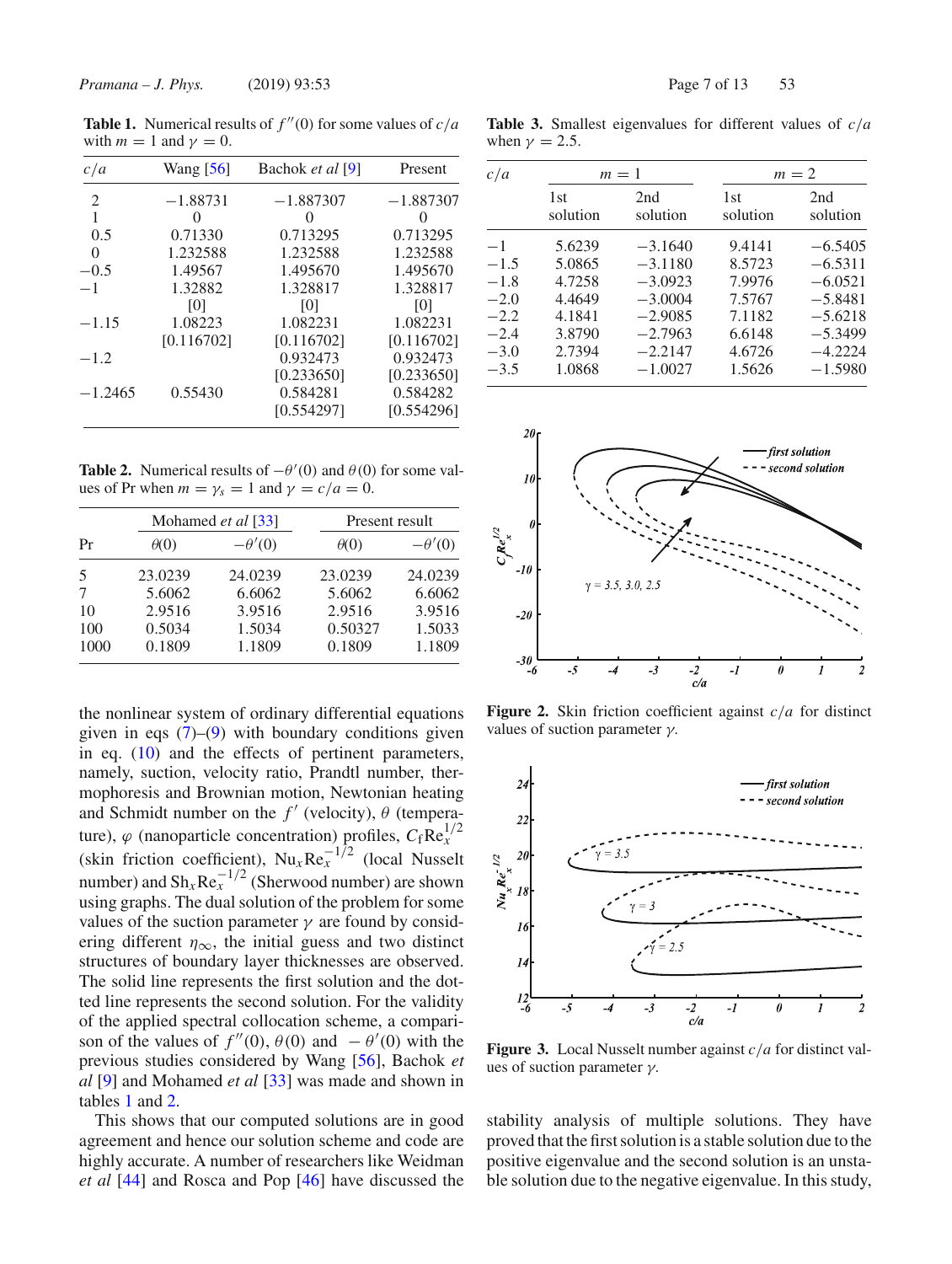

**Figure 4.** Sherwood number against *c*/*a* for distinct values of suction parameter  $\gamma$ .

the stability analysis is also performed, and the eigenvalues are calculated for both the first and the second solutions. The smallest positive and negative eigenvalues for different values of  $m$  are shown in table  $\frac{3}{2}$ . Figures 2–4 show the variation of  $C_f \text{Re}_x^{1/2}$ ,  $\text{Nu}_x \text{Re}_x^{-1/2}$ and  $\text{Sh}_x \text{Re}_x^{-1/2}$  against the velocity ratio parameter *c*/*a* for some values of the suction parameter  $\gamma$  with fixed values of the remaining parameters  $m = 2$ , Sc = 1.5,  $Pr = 7$ ,  $\gamma_s = 1$  and  $Nt = Nb = 0.3$ . From these figures, it is seen that dual solutions exist for each positive value of *c*/*a* under different values of suction parameter  $\gamma$  (= 2.5, 3 and 3.5) but for negative values of  $c/a$ , there exist critical values  $t_1$  for which dual solution exists, i.e.  $c/a > t_1$  and no solution for  $c/a < t_1$ , which are presented in table 4. It is also seen that the region of *c*/*a* for which the dual solution exists increases with the increase in suction parameter γ . Zaimi *et al* [19] found dual solutions for the same values of suction parameter  $\gamma$  (= 2.5, 3 and 3.5) without considering the stagnation point flow and they calculated the critical values which are shown in table 3 and from this table, it is seen that the ranges of the dual solutions in the present study are increased compared to a previous study due to the presence of stagnation point in the flow field. This finding shows that the stagnation point flow widens the ranges of dual solutions. Figure 2 depicts that the values of  $C_f \text{Re}^{1/2}_x$  increase in the stable solution (first solution) and decrease in the unstable solution (second solution) by increasing the values of the suction parameter  $\gamma$ . The values of  $C_f \text{Re}_x^{1/2}$  in the first solution become higher than the values of the second solution. In figures 3 and 4,  $Nu_x Re_x^{-1/2}$  and  $Sh_x Re_x^{-1/2}$  are plotted against the velocity ratio parameter  $c/a$  for some values of the suction parameter  $\gamma$  (= 2.5, 3.0 and 3.5). From these figures, it is noted that both  $Nu_x Re_x^{-1/2}$  and  $Sh_x Re_x^{-1/2}$ 

**Table 4.** Critical values  $t_1$  of  $c/a$  for some values of  $\gamma$  when  $m = 2$ .

|     | Zaimi et al [19] | Present results |
|-----|------------------|-----------------|
| ν   | $\bar{t}_1$      | $\iota_1$       |
| 2.5 | $-1.4278$        | $-3.565$        |
| 3.0 | $-2.0561$        | $-4.286$        |
| 3.5 | $-2.7986$        | $-5.101$        |



**Figure 5.** Local Nusselt number against *c*/*a* for distinct values of Prandtl number Pr.

increase with the increase of suction parameter  $\gamma$ . In the case of the first solution,  $Nu_x Re_x^{-1/2}$  *(Nusselt num*ber) decreases up to a certain value of *c*/*a* and after that value, it becomes an increasing function but the values of  $\text{Sh}_{x} \text{Re}_{x}^{-1/2}$  *(Sherwood number)* decrease by decreasing the values of *c*/*a*. The values of  $Nu_x Re_x^{-1/2}$ in the first solution become smaller than the values of the second solution and an opposite behaviour is noticed for the values of  $\text{Sh}_x \text{Re}_x^{-1/2}$ . Figure 5 illustrates the variation of  $Nu_x Re_x^{-1/2}$  against *c/a* for some values of Pr. It is seen that for large values of Prandtl number Pr, i.e. 5 and 7, the values of  $Nu_x Re_x^{-1/2}$  decrease up to a certain value of *c*/*a*, and after that value, it becomes an increasing function but for  $Pr = 3$ , the values of  $Nu_x Re_x^{-1/2}$  increase against the velocity ratio parameter *c*/*a*. It is also seen that  $Nu_x Re_x^{-1/2}$  increases by increasing the values of Pr because Prandtl number is the ratio of momentum diffusivity and thermal diffusivity.

For the small value of Prandtl number, i.e.  $Pr = 3$ , the first solution maintains a higher value of  $Nu<sub>x</sub>Re<sub>x</sub><sup>-1/2</sup>$  for  $-3.565 < c/a < -0.15$ , and after that, the second solution crosses the first solution. For large values of Pr other than 3, the first solution has smaller values of  $Nu_x Re_x^{-1/2}$ than the second solution. Figures 6a and 6b demonstrate the effects of  $\gamma$  (suction) on velocity profiles for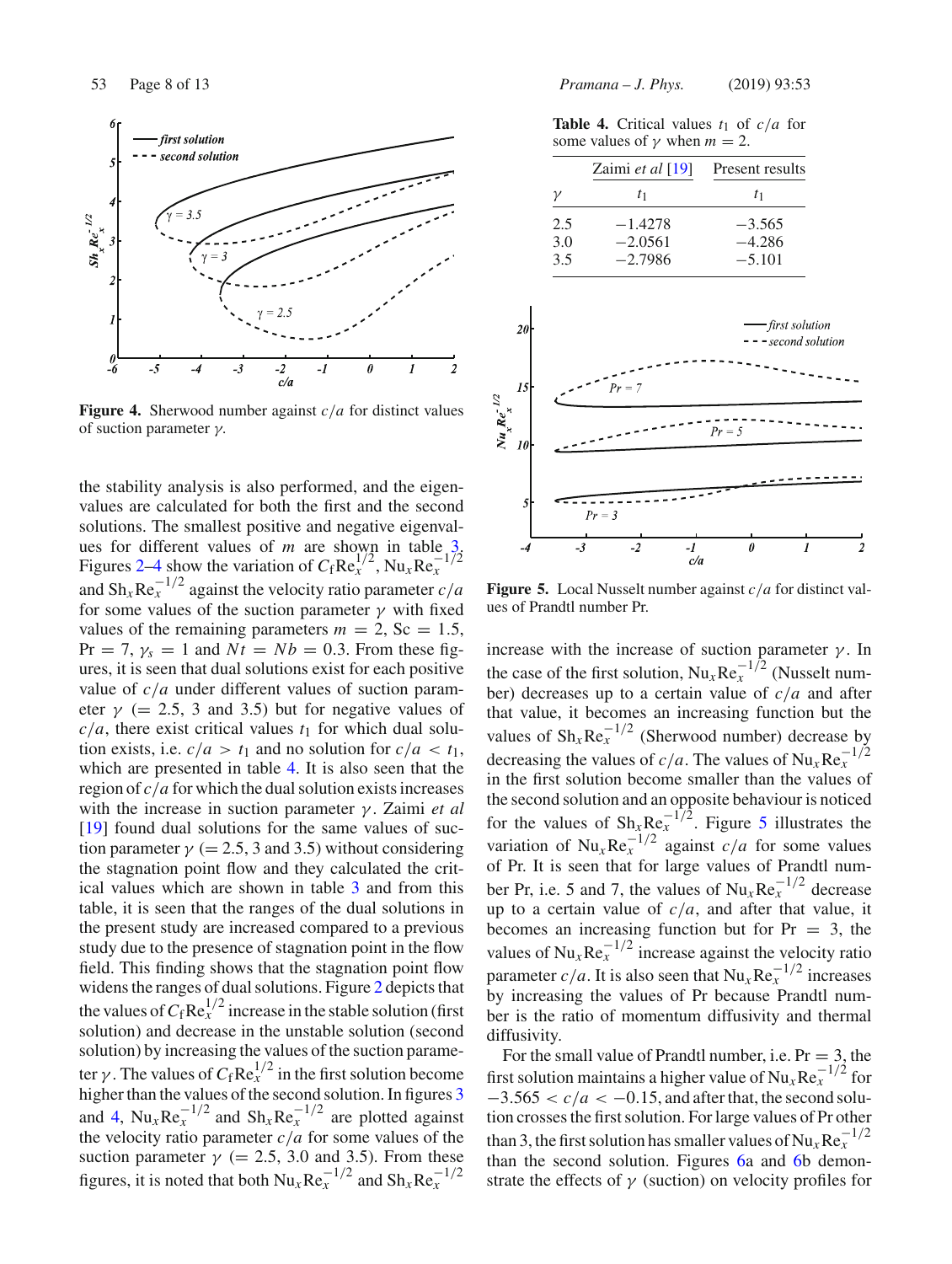

**Figure 6.** Velocity profile for distinct values of  $\gamma$  when  $m = 2$ , Sc = 1.5, Pr = 7,  $\gamma_s = 1$ ,  $Nt = Nb = 0.3$ : (a) shrinking sheet  $(c/a = -3)$  and (**b**) stretching sheet  $(c/a = 2)$ .



**Figure 7.** Temperature profile for distinct values of *Nt* when  $m = 2$ , Sc = 1.5, Pr = 7,  $\gamma_s = 1$ , Nb = 0.3,  $\gamma = 2.5$ : (a) shrinking sheet ( $c/a = -3$ ) and (**b**) stretching sheet ( $c/a = 2$ ).



**Figure 8.** Nanoparticle concentration profile for distinct values of *Nt* when  $m = 2$ , Sc = 1.5, Pr = 7,  $\gamma_s = 1$ , Nb = 0.3  $\gamma = 2.5$ : (a) shrinking sheet (*c*/*a* = -3) and (**b**) stretching sheet (*c*/*a* = 2).

shrinking and stretching cases, respectively, and other parameters are considered fixed. For the first solution in figure 6a, the velocity increases and the momentum boundary layer thickness reduces by increasing the values of  $\gamma$  (suction) because suction enhances the flow near the surface and reduces the momentum boundary layer thickness in the case of shrinking sheet. Also, for the second solution, a negative velocity gradient is found at the edge of the sheet and becomes positive away from the sheet. In figure 6b, velocity reduces for the first solution with the increase of suction parameter  $\gamma$  because suction is responsible for the delay in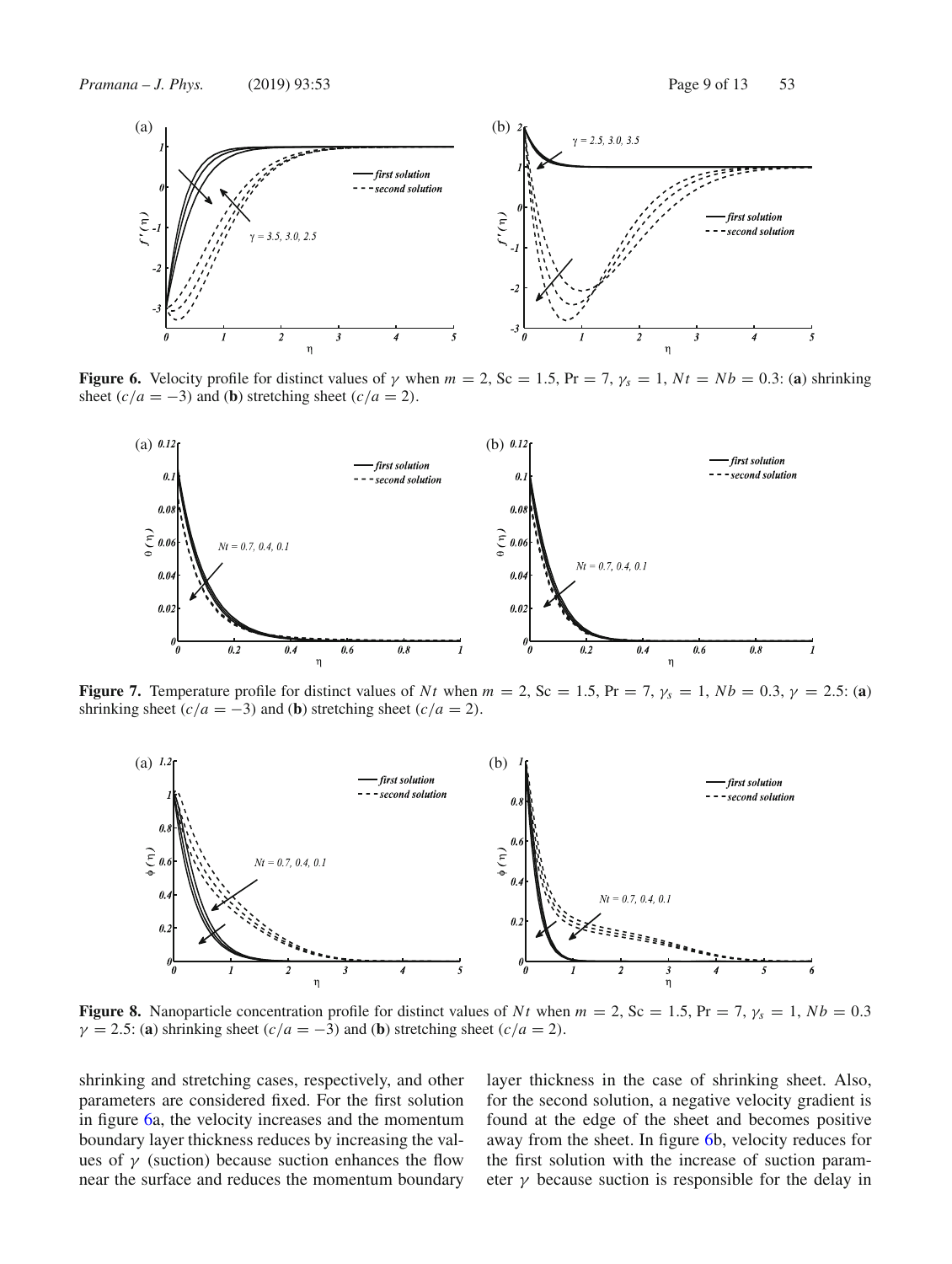

**Figure 9.** Temperature profile for distinct values of *Nb* when  $m = 2$ , Sc = 1.5, Pr = 7,  $\gamma_s = 1$ , *Nt* = 0.3,  $\gamma = 2.5$ : (a) shrinking sheet  $(c/a = -3)$  and (b) stretching sheet  $(c/a = 2)$ .



**Figure 10.** Nanoparticle concentration profile for distinct values of *Nb* when  $m = 2$ , Sc = 1.5, Pr = 7,  $\gamma_s = 1$ , Nt = 0.3,  $\gamma = 2.5$ : (a) shrinking sheet (*c*/*a* = -3) and (**b**) stretching sheet (*c*/*a* = 2).



**Figure 11.** Temperature profile for distinct values of Sc when  $m = 2$ , Pr = 7,  $\gamma_s = 1$ ,  $Nt = Nb = 0.3$ ,  $\gamma = 2.5$ : (a) shrinking sheet ( $c/a = -3$ ) and (**b**) stretching sheet ( $c/a = 2$ ).

fluid motion over a stretching sheet. In the case of the second solution, velocity reduces by increasing the suction parameter  $\gamma$  for the initial values of  $\eta$  and becomes an increasing function for large  $\eta$ . Figures 7a, 7b and 8a, 8b illustrate the temperature and nanoparticle concentration profiles for some values of the thermophoresis parameter *Nt*. Figures 7a and 7b reveal that a variation of *Nt* from 0.1 to 0.7 enhances both temperature and thermal boundary layer thickness for the first and the second solutions, respectively. This is because the strength of thermophoresis parameter *Nt* generates a force known as the thermophoretic force due to which a rapid flow is observed away from the surface. Therefore, the hot fluid moves away from the sheet. But it is noticed that the magnitude of temperature difference and the increase in boundary layer is almost negligible. It is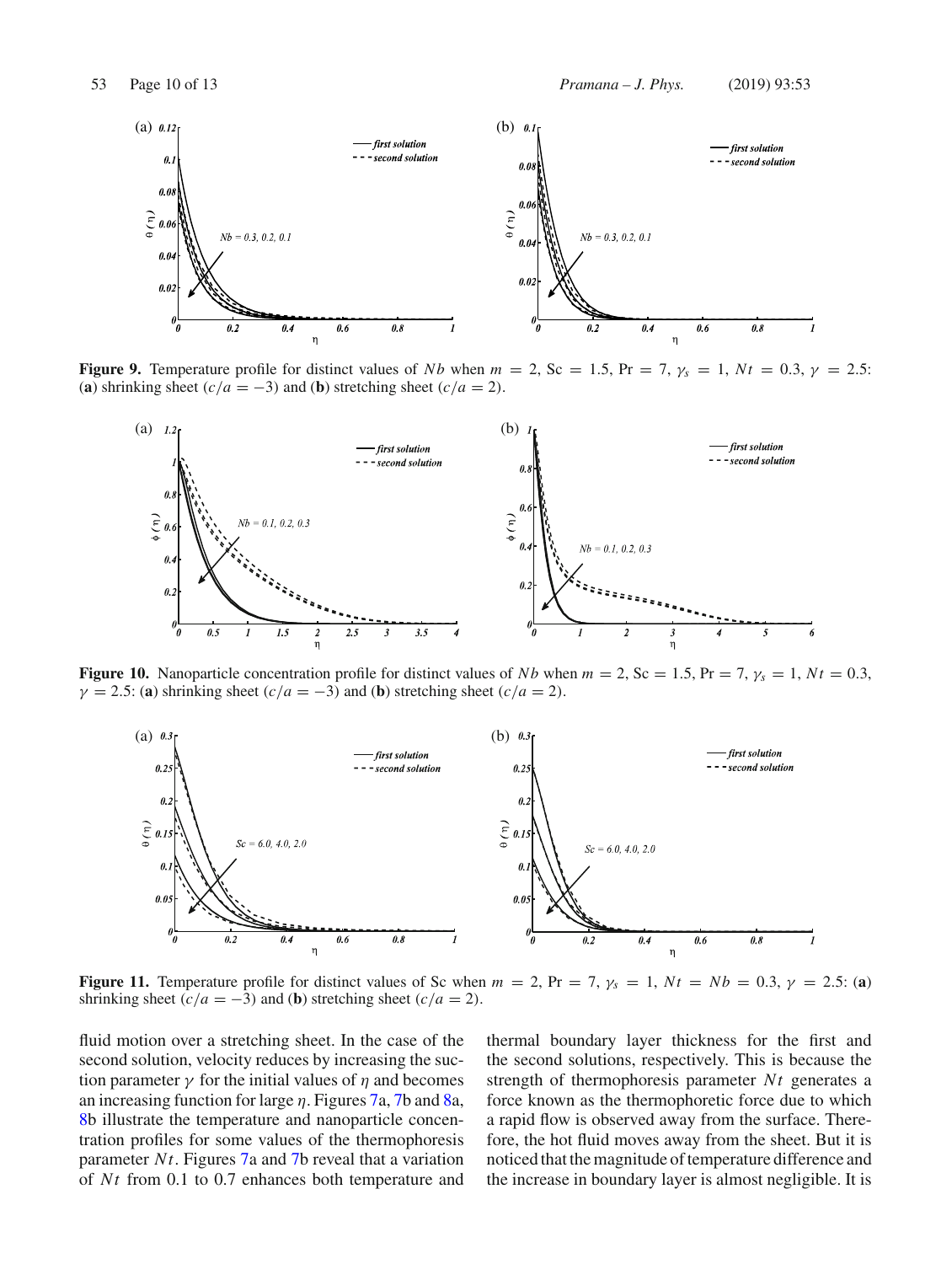

**Figure 12.** Nanoparticle concentration profile for distinct values of Sc when  $m = 2$ ,  $Pr = 7$ ,  $\gamma_s = 1$ ,  $Nt = Nb = 0.3$  and  $\gamma = 2.5$ : (a) shrinking sheet (*c*/*a* = -3) and (**b**) stretching sheet (*c*/*a* = 2).



**Figure 13.** Temperature profile for distinct values of  $\gamma_s$  when  $m = 2$ , Sc = 1.5, Pr = 7, Nt = Nb = 0.3,  $\gamma = 2.5$ : (a) shrinking sheet  $\left(\frac{c}{a} = -3\right)$  and (**b**) stretching sheet  $\left(\frac{c}{a} = 2\right)$ .

further noticed that the thermal boundary layer thickness is higher in the case of shrinking sheet than in the case of stretching sheet. Figures 8a and 8b show that the nanoparticle concentration increases with the increase of *Nt* for both the first and second solutions, and this is because thermophoresis increases the mass transfer of nanofluids, i.e. nanoparticles disperse from a hot surface to the ambient fluid. The nanoparticles face resistance from the hot surface and, therefore, nanoparticles import heat from the heated sheet to the moving fluids, and thus, the concentration boundary layer thickness increases. In figure 8a, a positive concentration gradient  $\varphi'(0)$  is obtained at the surface of the plate for the second solution when the thermophoresis parameter  $Nt = 0.7$  and becomes negative for other values of  $Nt$  ( $= 0.4$  and 0.1). Also in figures 8a and 8b, the concentration boundary layer thickness is higher in the second solution than in the first solution. Figures 9a, 9b and 10a, 10b are plotted to show the effect of *Nb* (Brownian motion) on temperature and nanoparticle concentration profiles. Figure 9a and 9b demonstrate that the variation of *N b* from 0.1 to 0.3 enhances temperature and thermal boundary layer thickness for both the first and the second solutions. This is because the collision between nanoparticles and molecules of a base fluid like water generates additional energy and warms the boundary layer, and consequently, thermal conductivity increases. Figures 10a and 10b illustrate that the nanoparticle concentration decreases with the increase of the Brownian motion parameter *N b* for both solutions. Also, for the second solution, the concentration boundary layer thickness in both shrinking and stretching cases is greater than that of the first solution. This is because Brownian motion generates due to the interaction of the base fluid and the nanoparticles which warms the fluid within the boundary layer. The nanoparticles deposit on the heated sheet and enhance the surface area of the sheet and, consequently, the concentration of nanoparticles in the base fluid decreases. In figure 10a, a positive concentration gradient  $\varphi'(0)$ is obtained for  $Nb = 0.1$  and negative concentration gradient  $\varphi'(0)$  is obtained for  $Nb = 0.2$  and 0.3. The influence of Schmidt number on the temperature profile and nanoparticle concentration profile are presented in figures 11a, 11b and 12a, 12b for both shrinking and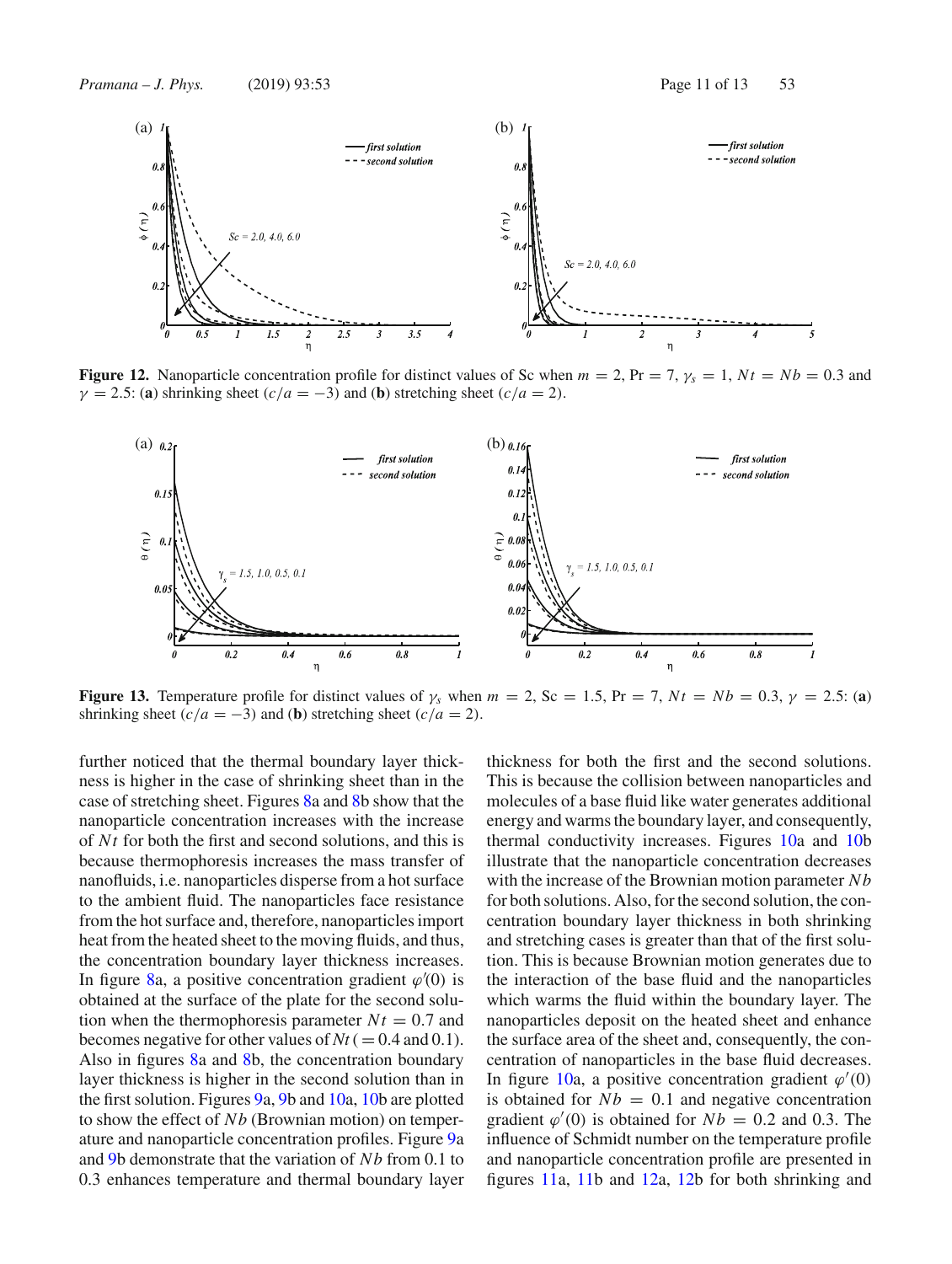

**Figure 14.** Nanoparticle concentration profile for distinct values of  $\gamma_s$  when  $m = 2$ , Sc = 1.5, Pr = 7, Nt = Nb = 0.3,  $\gamma = 2.5$ : (a) shrinking sheet (*c*/*a* = -3) and (**b**) stretching sheet (*c*/*a* = 2).

stretching cases, respectively. In figures 11a and 11b, it is seen that the temperature and thermal boundary layer thickness increase with the increasing values of Sc for both solutions. On the other hand, the nanoparticle concentration profile shows an opposite behaviour by increasing Sc for both the first and second solutions. From both figures 12a and 12b, it is observed that the concentration boundary layer thickness for  $Sc = 2$ for the second solution is larger than that for the first solution in the shrinking and stretching cases, which is responsible for the instability of the second solution. The temperature and nanoparticle concentration profiles for different values of conjugate parameter γ*<sup>s</sup>* are presented in figures 13a, 13b and 14a, 14b. The effect of conjugate parameter  $\gamma_s$  on the temperature profile for both the first and second solutions shows that the temperature and thermal boundary layer thickness increase with the increase of  $\gamma_s$  in both the shrinking and stretching cases, respectively. It is noted that when the conjugate parameter  $\gamma_s$  is zero, the temperature at the wall becomes zero, i.e. there is no heat transfer and when  $\gamma_s \to \infty$ , the Newtonian heating condition becomes the condition of constant wall temperature. Physically, it is observed that the temperature becomes zero when the conjugate parameter  $\gamma_s$  is zero. Therefore, by increasing the conjugate parameter  $\gamma_s$ , the temperature enhances within the boundary layer. The same behaviour is observed in the nanoparticle concentration profile but in the second solution, the boundary layer thickness is greater than that for the first solution.

# **6. Conclusion**

In this study, we have theoretically investigated the effect of Newtonian heating on the flow of a nanofluid over a nonlinear permeable stretching/shrinking sheet near the region of stagnation point. The governing equations of the flow problem are solved numerically by using the spectral collocation method and dual solutions are found for specific values of suction parameter  $\gamma$ . The effects of pertinent parameters, namely suction, velocity ratio, Prandtl number, thermophoresis and Brownian motion parameters, Schmidt number and Newtonian heating parameter  $\gamma_s$  on the velocity, temperature, nanoparticle concentration profiles, skin friction coefficient, local Nusselt number and local Sherwood number are examined using graphs. The key findings in this study are:

- 1. Temperature and concentration increase with increasing values of *Nt* for both stretching and shrinking sheets. Also, the thermal and concentration boundary layer thicknesses are higher in the shrinking case than in the stretching case.
- 2. Temperature increases and concentration decreases with increasing values of *Nb* and Schmidt number Sc for both stretching and shrinking sheets. Also, the thermal and concentration boundary layer thicknesses are higher in the shrinking case than in the stretching case.
- 3. Skin friction coefficient increases in the first solution and decreases in the second solution with the increase of suction parameter  $\gamma$ . The values of the first solution are higher than that of the second solution. The suction parameter  $\gamma$  widens the ranges of dual solutions.
- 4. Local Nusselt number and local Sherwood number increase with the increase of suction parameter  $\gamma$ . The values of the local Nusselt number and local Sherwood number in the first solution are smaller in magnitude than in the second solution.
- 5. Local Nusselt number increases with the increase of Prandtl number Pr.